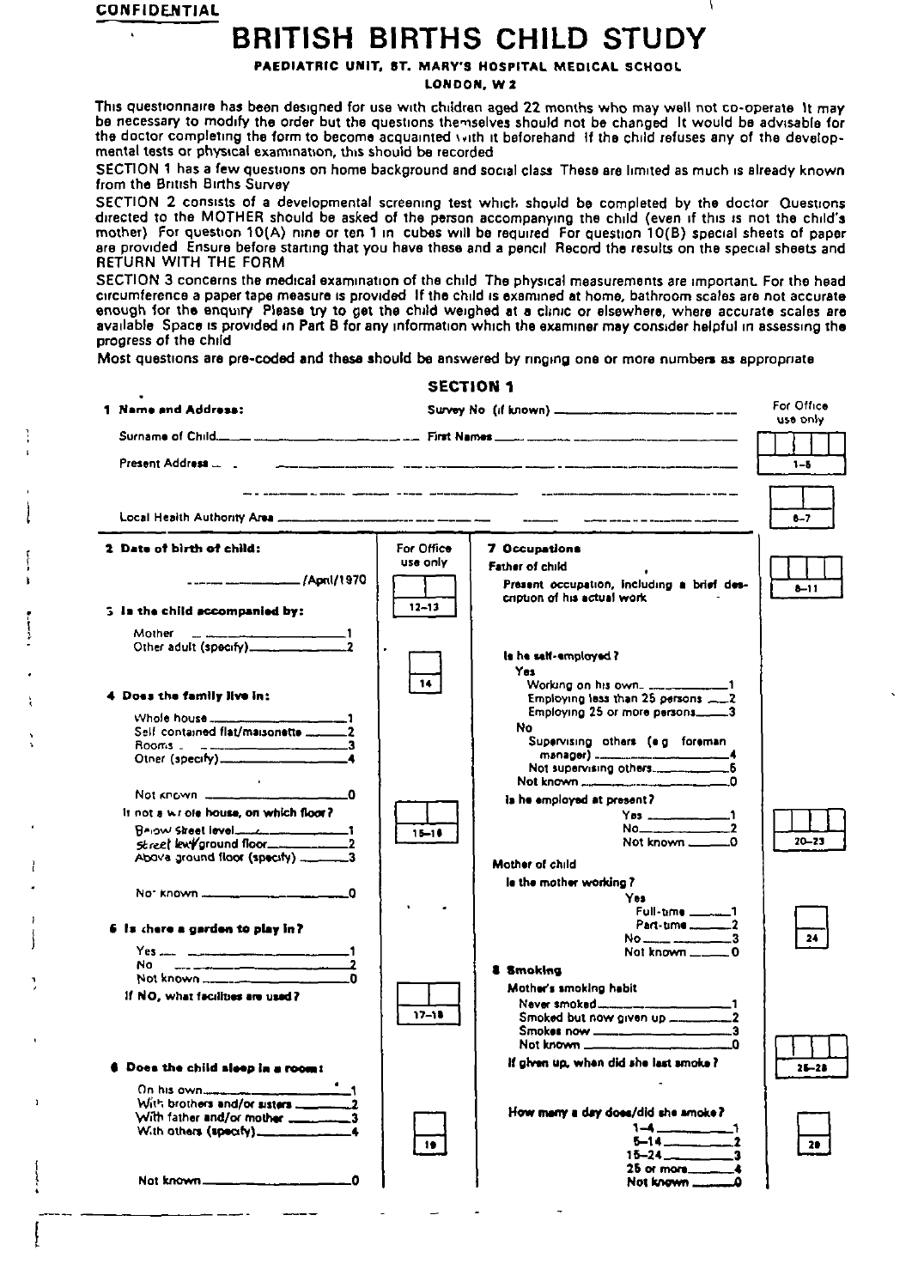|                 |                                                                                                                                          |                        | <b>SECTION 2</b>                                                                                                                                                                                                                                                                                                                                                                                   |                        |
|-----------------|------------------------------------------------------------------------------------------------------------------------------------------|------------------------|----------------------------------------------------------------------------------------------------------------------------------------------------------------------------------------------------------------------------------------------------------------------------------------------------------------------------------------------------------------------------------------------------|------------------------|
| q               | <b>Gross Locomotor</b><br>If the child refuses nng Not known' (N K)<br>under examiner s observation                                      | For Office<br>use only | 10 Fine Locomotor<br>A. Use of cubes Let the child play with the                                                                                                                                                                                                                                                                                                                                   | For Office<br>use only |
|                 | Can he walk holding the furniture?                                                                                                       |                        | 1 in cubes then demonstrate a tower<br>He must release each cube so the tower<br>remains balanced Allow three attempts                                                                                                                                                                                                                                                                             |                        |
|                 | Yes No N/K<br>Mother's reply $\frac{1}{2}$ = $\frac{1}{2}$ = 1<br>$\mathbf{2}$<br>0<br>Examiner's observation.<br>o<br>1                 | $30 - 31$              | Number of cubes in tallest tower<br>Child refused $\therefore$ $\therefore$ $\therefore$ $\Rightarrow$ $\Rightarrow$ $\Rightarrow$ $\therefore$ $\Diamond$                                                                                                                                                                                                                                         | $47 - 10$              |
|                 | Can he walk on his own (at least 10 steps) ?                                                                                             |                        | <b>B</b> Use of pencil and paper<br>Ask the MOTHER Does he use a pencil<br>and paper at home?                                                                                                                                                                                                                                                                                                      |                        |
|                 | Yes No N/K<br>Mother's reply $\frac{1}{2}$ = $\frac{1}{2}$ = 1<br>$\mathbf{2}$<br>0<br>Examiner's observation. 1                         | $32 - 33$              | $Yes_{-1} =  = 1$<br>$No_$ 2<br>Not known _ 0                                                                                                                                                                                                                                                                                                                                                      | 49                     |
|                 | Can he balance on one foot for one second?<br>(Demonstrate and give three trials)                                                        |                        | Give the CHILD a pencil and follow the<br>instructions on the special papers provided                                                                                                                                                                                                                                                                                                              |                        |
|                 | Yes No N/K<br>Mother's reply $\ldots$ $\ldots$ 1<br>2<br>o<br>Examiner s observation. 1                                                  | $34 - 35$              | whether or not he has used a pencil before<br>PLEASE RETURN PAPERS WITH THE FORM                                                                                                                                                                                                                                                                                                                   | $60 - 53$              |
| $\bullet$       | Can he jump in one place ?<br>(Demonstrate and give three trials)                                                                        |                        | <b>12 Personal and social</b>                                                                                                                                                                                                                                                                                                                                                                      |                        |
|                 | Yes No N/K<br>Mother $s$ reply $\frac{1}{s}$ $\frac{1}{s}$<br>$\mathbf{2}$<br>- 1<br>0<br>Examiner's observation. 1<br>$\mathbf{2}$<br>0 | $36 - 37$              | Give the CHILD the following commands:<br>For the third item the examiner should NOT<br>hold out a hand for the pencil                                                                                                                                                                                                                                                                             |                        |
|                 | 11 Speech and language                                                                                                                   |                        | Give Mummy the pencil ____________1<br>Put the pencil on the chair ____________2<br>Give me the pencil $\frac{1}{2}$ $\frac{1}{2}$ $\frac{1}{2}$ $\frac{1}{2}$ $\frac{1}{2}$ $\frac{1}{2}$ $\frac{1}{2}$ $\frac{1}{2}$ $\frac{1}{2}$ $\frac{1}{2}$ $\frac{1}{2}$ $\frac{1}{2}$ $\frac{1}{2}$ $\frac{1}{2}$ $\frac{1}{2}$ $\frac{1}{2}$ $\frac{1}{2}$ $\frac{1}{2}$ $\frac{1}{2}$ $\frac{1}{2}$ $\$ |                        |
|                 | Ask the MOTHER                                                                                                                           |                        | Put the pencil on the table $\frac{1}{2}$ mass of the pencil on the table<br>Ring the items he was able to do                                                                                                                                                                                                                                                                                      |                        |
|                 | $No$ $\_\_\_\_\_\_\_\_\_$ 2                                                                                                              |                        | Ask the MOTHER Which of these items not<br>ringed can he do at home?                                                                                                                                                                                                                                                                                                                               | 64-57                  |
|                 | Does he associate it with his mother?<br>$Y$ es ________________1                                                                        |                        | Ask the MOTHER whether he will fatch<br>objects at home                                                                                                                                                                                                                                                                                                                                            |                        |
|                 | Not known______0                                                                                                                         | 38 <sub>1</sub>        | Out of sight $\frac{1}{2}$ 1<br>$\mathbf{z}$<br>$\Omega$                                                                                                                                                                                                                                                                                                                                           | $64 - 69$              |
|                 | Can he say 'Da-da ?<br>No 2 2                                                                                                            |                        | is he able to feed himself with a spoon.<br>holding it level?<br>Yes _ ____________1                                                                                                                                                                                                                                                                                                               |                        |
|                 | Does he associate it with his father?<br>Yes 1                                                                                           |                        | Not known _____0                                                                                                                                                                                                                                                                                                                                                                                   | 60                     |
|                 | No $\equiv$ $\equiv$                                                                                                                     | 39.                    | Can he take off his shoes (if unlaced) ?<br>Yes No N/K                                                                                                                                                                                                                                                                                                                                             |                        |
|                 | Does he say other words clearly, and with<br>meaning?                                                                                    |                        | $\mathbf{2}$<br>0<br>Examiner s observation. 1<br>2<br>٥                                                                                                                                                                                                                                                                                                                                           | $61 - 62$              |
|                 | Yes 1<br>No 2<br>Not known                                                                                                               |                        | Can he put on his shoes (unlaced and not<br>necessarily on the correct foot) ?<br>Yes No N/K                                                                                                                                                                                                                                                                                                       |                        |
|                 | If less than five, specify                                                                                                               |                        | Mother's reply $\frac{1}{2}$ = 1<br>2<br>٥<br>Examiner s observation<br>0                                                                                                                                                                                                                                                                                                                          | $03 - 64$              |
|                 | Does he put two words together?                                                                                                          |                        | Can he take off his pants?<br>Yes No N/K<br>Mother's reply-<br>2<br>1<br>0                                                                                                                                                                                                                                                                                                                         | $05 - 66$              |
|                 | Yes 1<br>$No_{\text{max}} = 2$<br>-0                                                                                                     | 40                     | Examiner s observation<br>2<br>$\Omega$<br>$\mathbf 1$<br>Can he put on his pants (either way round) ?                                                                                                                                                                                                                                                                                             |                        |
|                 | Does he say sentences of three words or<br>? מסר                                                                                         |                        | Yes No N/K<br>Mother s reply ____________ 1<br>2<br>0<br>Examiner s observation_1<br>$\mathbf{2}$<br>o                                                                                                                                                                                                                                                                                             | $07 - 08$              |
|                 | Yes _____________1<br>٠                                                                                                                  | 41                     | 13 General                                                                                                                                                                                                                                                                                                                                                                                         |                        |
|                 | Ask the CHILD to show you his                                                                                                            |                        | How co-operative was the child?                                                                                                                                                                                                                                                                                                                                                                    | 69-72                  |
|                 | $H$ air $\frac{1}{2}$<br>Ring itams<br>$N$ ose $\_\_\_\_\_$ 3                                                                            |                        | Do you feel that the child was able to do more<br>than he did during the test?                                                                                                                                                                                                                                                                                                                     |                        |
|                 | correctiv<br>$M$ outh $\_\_$<br>$-4$<br>Hands <sub>—</sub><br>.B<br>pointed out.<br><b>Feet____</b><br>Δ                                 | 42                     | Did he show any abnormal behaviour?                                                                                                                                                                                                                                                                                                                                                                | $73 - 70$              |
|                 | Ask the MOTHER Which of these items not<br>miged can he do at home?                                                                      |                        | Mouthing __________1<br>Casting <sub>_______________</sub> _2<br>Rocking _______                                                                                                                                                                                                                                                                                                                   |                        |
|                 |                                                                                                                                          | $1 - 1$                | Head banging _______4                                                                                                                                                                                                                                                                                                                                                                              | $77 - 00$              |
| <b>AT ATTAI</b> |                                                                                                                                          |                        |                                                                                                                                                                                                                                                                                                                                                                                                    |                        |

 $\hat{\mathbf{r}}$ 

 $\mathfrak{c}$ 

 $\hat{\mathbf{r}}$ 

 $\sim 10^6$ 

 $\frac{1}{2}$ 

 $\frac{1}{\sqrt{2}}$  $\frac{1}{\sqrt{2}}$ Ŷ,

 $\bar{\gamma}$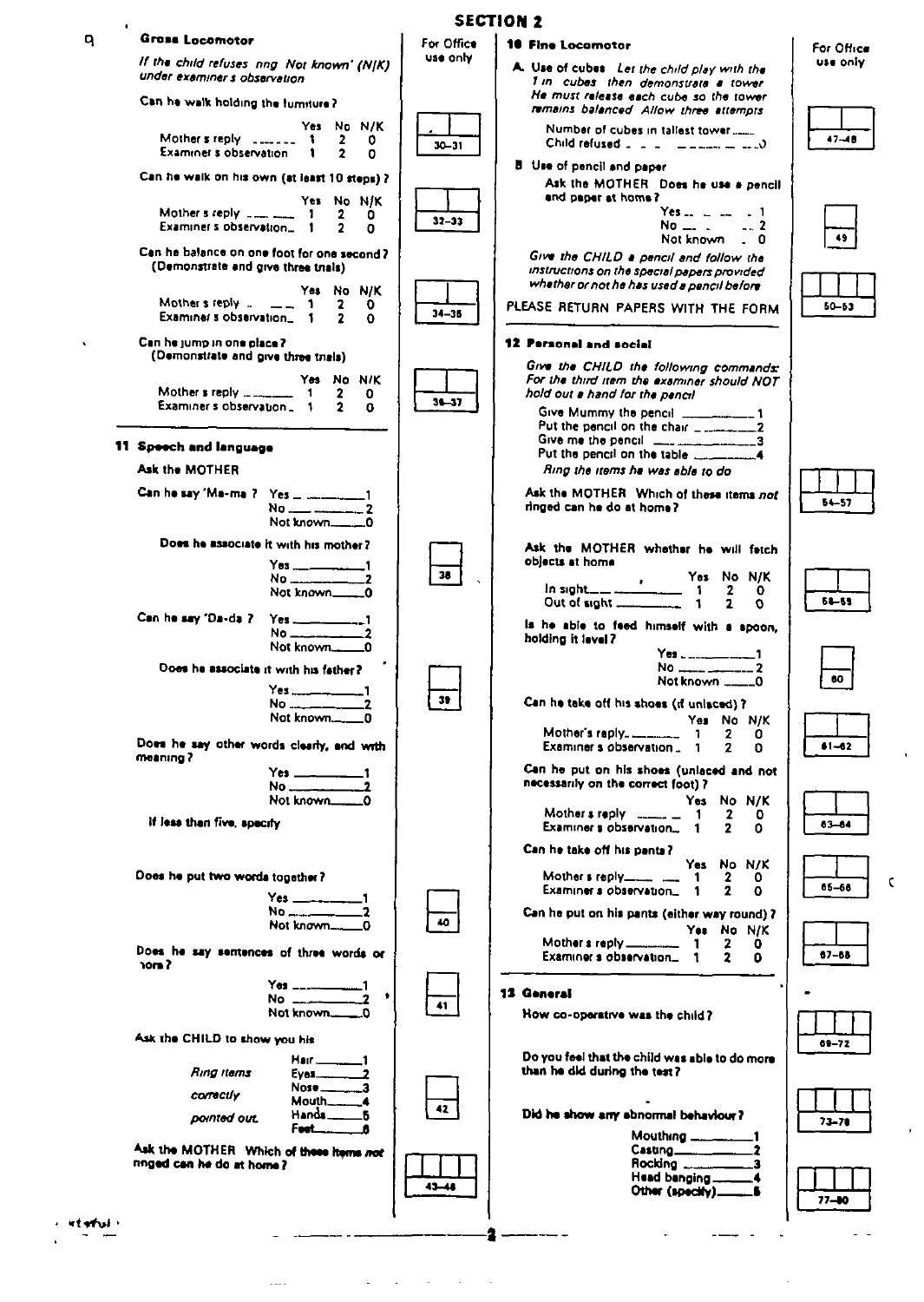#### **SECTION 3 PART A**

 $25 - 28$ 

 $29 - 30$ 

 $\overline{31}$ 

 $32 - 35$ 

 $30 - 37$ 

 $36$ 

 $39 - 42$ 

 $43 - 48$ 

#### **Measurements**

Weight N B Weigh In vests and pants only

**Ib** Were there any difficulties in weighing e.g. child refused to stand still scales, etc ?

Height. This is a difficult measurement. If possible record both standing height and recumbent lenoth

Standing height without shoes

 $<sup>11</sup>$ </sup>  $\overline{ }$  in or  $\overline{ }$ — cm

Recumbent length Use a ngid surface Mark the position of the heels and top of the head and measure the distance between them

15 Has he any brothers and/or alsters?

if YES, state year(s) of birth

16 is the child cared for:

in a day nursery...

In a play group ...

By a child-minder....

At home  $\frac{1}{2}$   $\frac{1}{2}$   $\frac{1}{2}$   $\frac{1}{2}$ 

In a residential nursery ...

Elsewhere (specify) .........

17 Was the child born in hospital?

If YES, give length of stay after birth

(b) The child  $\lim_{n \to \infty}$   $\lim_{n \to \infty}$ 

(3) Has the child had any fits or convulsions

Separated, give the reasons

Since birth?

Cause ....

If YES How often ...

Date of most recent...

if they did not leave at the same time, or were

 $Yes...$ 

 $\omega = \omega^2$  .

ft in a comment theory in an account can

 $\begin{array}{c}\nYes \longrightarrow 1 \\
No \longrightarrow 2\n\end{array}$ 

Not known.............0

Full-

time

1

 $\overline{\mathbf{2}}$ 

 $\overline{\mathbf{3}}$ 

 $\overline{\mathbf{4}}$ 

5

8

 $No$  .....  $1 - 2$ 

 $Yes_{\dots}$ 

Not known....

Part-

time

 $\mathbf{I}$ 

 $\mathbf{2}$ 

 $\overline{\mathbf{3}}$ 

4

 $\boldsymbol{5}$ 

8

 $\blacksquare$ 

 $\Omega$ 

Head circumference With the paper measure provided measure around forehead and occiput recording maximum circumference

For Office

use only

It is important to be as accurate as possible  $-7$  $\sim$   $\frac{1}{2}$   $\frac{1}{2}$   $\frac{1}{2}$   $\frac{1}{2}$   $\frac{1}{2}$   $\frac{1}{2}$   $\frac{1}{2}$   $\frac{1}{2}$   $\frac{1}{2}$   $\frac{1}{2}$   $\frac{1}{2}$   $\frac{1}{2}$   $\frac{1}{2}$   $\frac{1}{2}$   $\frac{1}{2}$   $\frac{1}{2}$   $\frac{1}{2}$   $\frac{1}{2}$   $\frac{1}{2}$   $\frac{1}{2}$   $\frac{1}{2}$   $\frac{1}{$ Are the fontanelles closed?  $Yes$  and denotes the state of the state of  $1$  $8 - 11$  $No...$ Indicate on the diagram any abnormalities of shape Posterior  $12 - 14$  $15 - 17$  $18 - 20$ Anterior Were there any difficulties in measuring, e.g. hair style?  $21 - 24$ 19 Has the child lost consciousness for For Office use only Say reason?  $\overline{\phantom{0}}$ 1 Momentarily \_ \_\_\_\_\_\_\_\_  $\overline{2}$ Unconscious Less than 10 minutes \_\_\_\_\_\_ .3  $47 - 48$ 10 minutes or more \_\_\_\_\_\_\_ - 4 Not known \_\_\_\_\_\_\_\_\_\_\_\_\_\_\_\_\_\_\_ Where applicable give cause 20 Has the child ever attended a hospital casualty department, a hospital outpatients department or seen a hospital specialist privately?  $\blacksquare$  $49 - 62$ If YES, give name of hospital, department, date and reason 21 Has the child had any hospital in-patient Ċ cam<sup>2</sup> 53-54 If YES, give name of hospital, date and **reason** 22 Has the child had any of the following Illnesses? Measles .................  $\mathbf{t}$  $\overline{\phantom{0}}$ Whooping Cough.... 3

Chicken pox\_\_\_

Not known.

Other (specify).......

None of the above.........5

 $\blacktriangle$ 

L0

 $\overline{\phantom{a}}$ 

 $67 - 68$ 

3

 $\mathbf{v}^{\mathrm{in}}$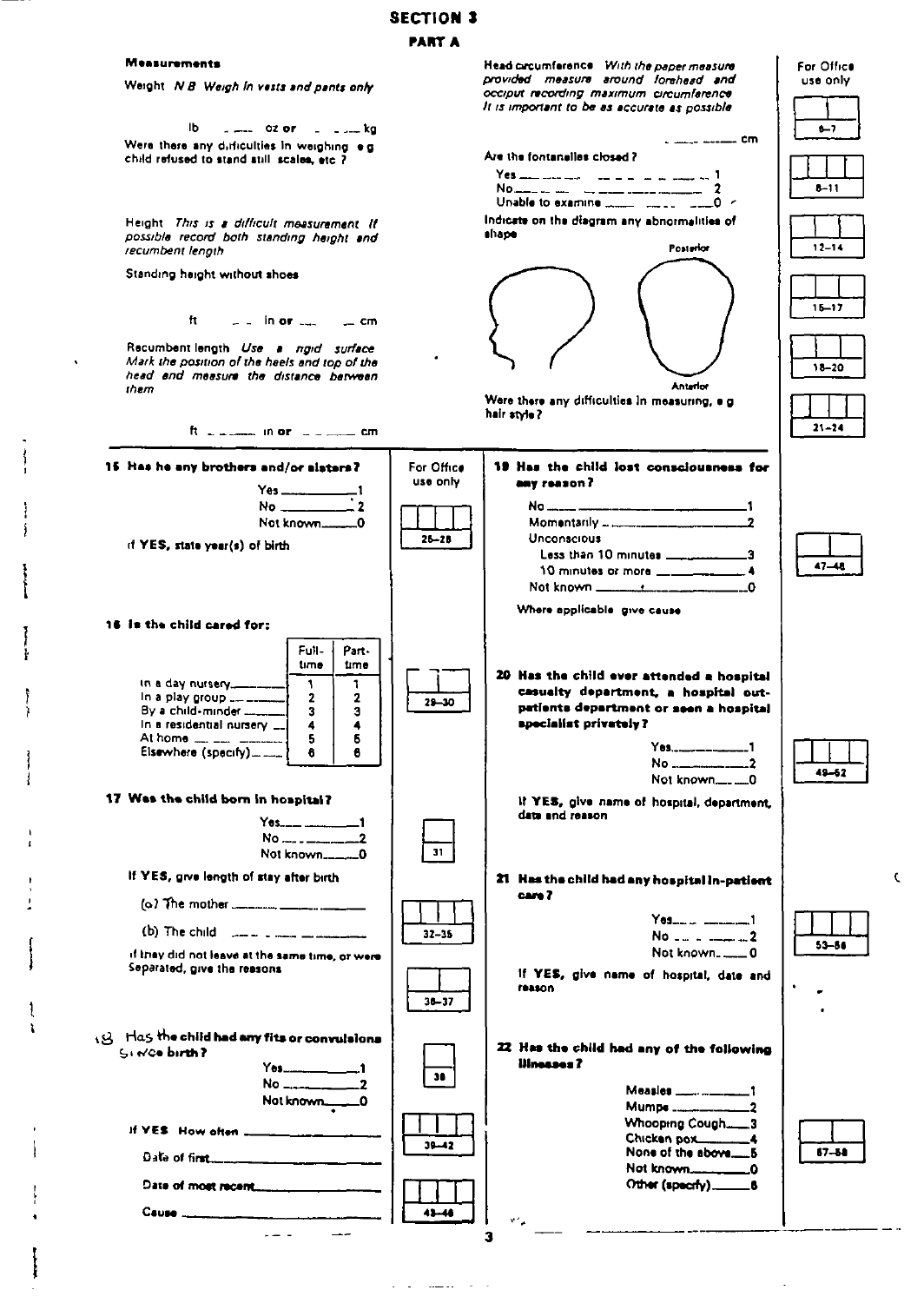

 $\mathbf{I}$ 

**PART B** 

Please describe the general appearance of the child and give details of any abnormalities or diseases here, including any not specified above."

 $\mathbf{I}$ 





| 71 | ю |
|----|---|

1972∠ Completed by.... Date of examination \_ (Block capitals, please)  $\bullet$ Position.... Place of examination...

f,

Please check that all the items on the form have been completed and that the special papers for question 10 are with the form.

> We are grain that the time you have given: Thank you for your help, مدامه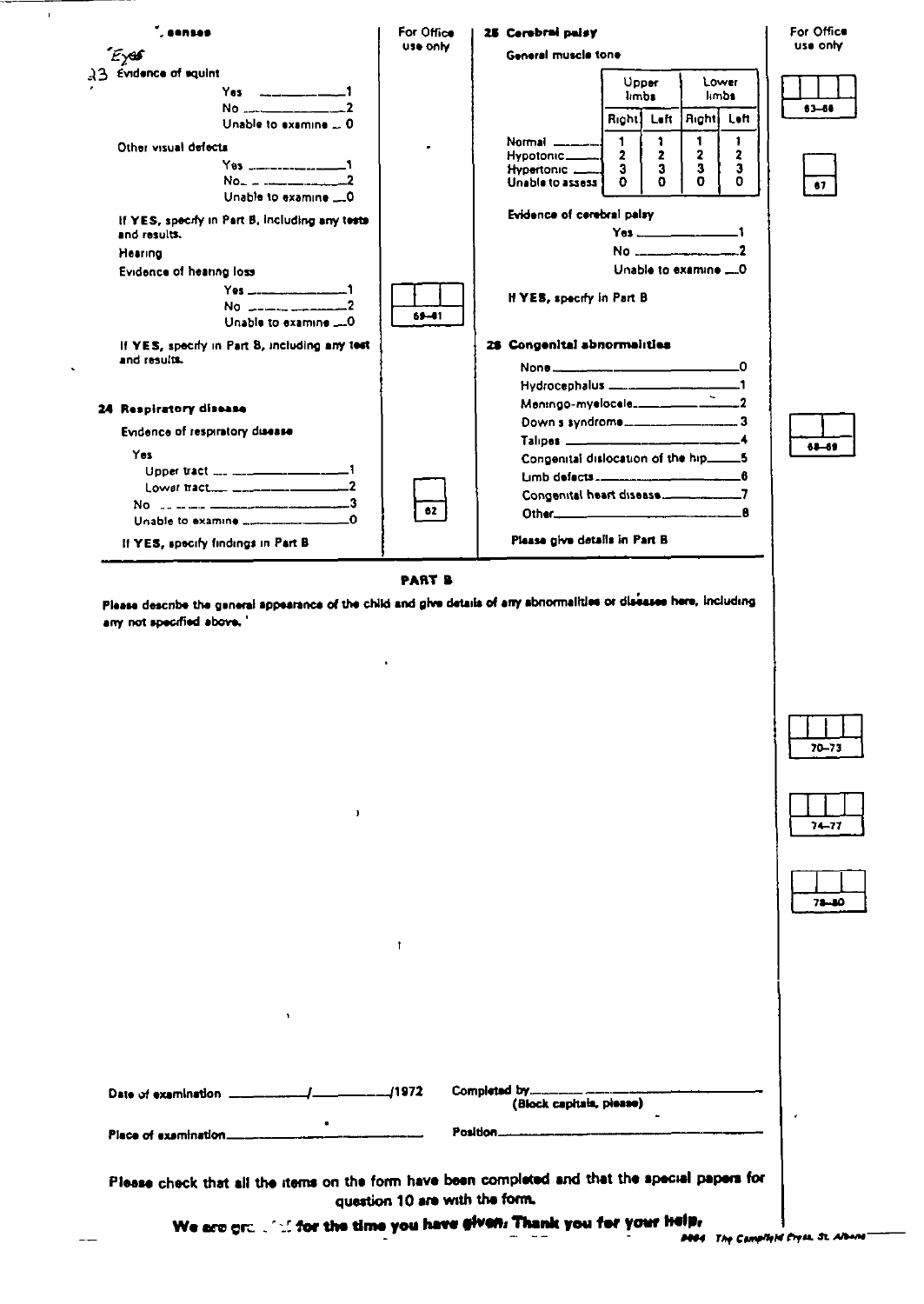## **PLEASE RETURN THESE SHEETS WITH THE FORM**

Name of **child**

Number

#### Question 10B USE OF PENCIL AND PAPER

(a) Allow the child to scribble spontaneously in the space below **If he does not** do so on h!s own, show him how to do so

| SCORE Scribbled spontaneously |  |
|-------------------------------|--|
| Scribbled after demonstration |  |
| Refused                       |  |

 $\bar{\star}$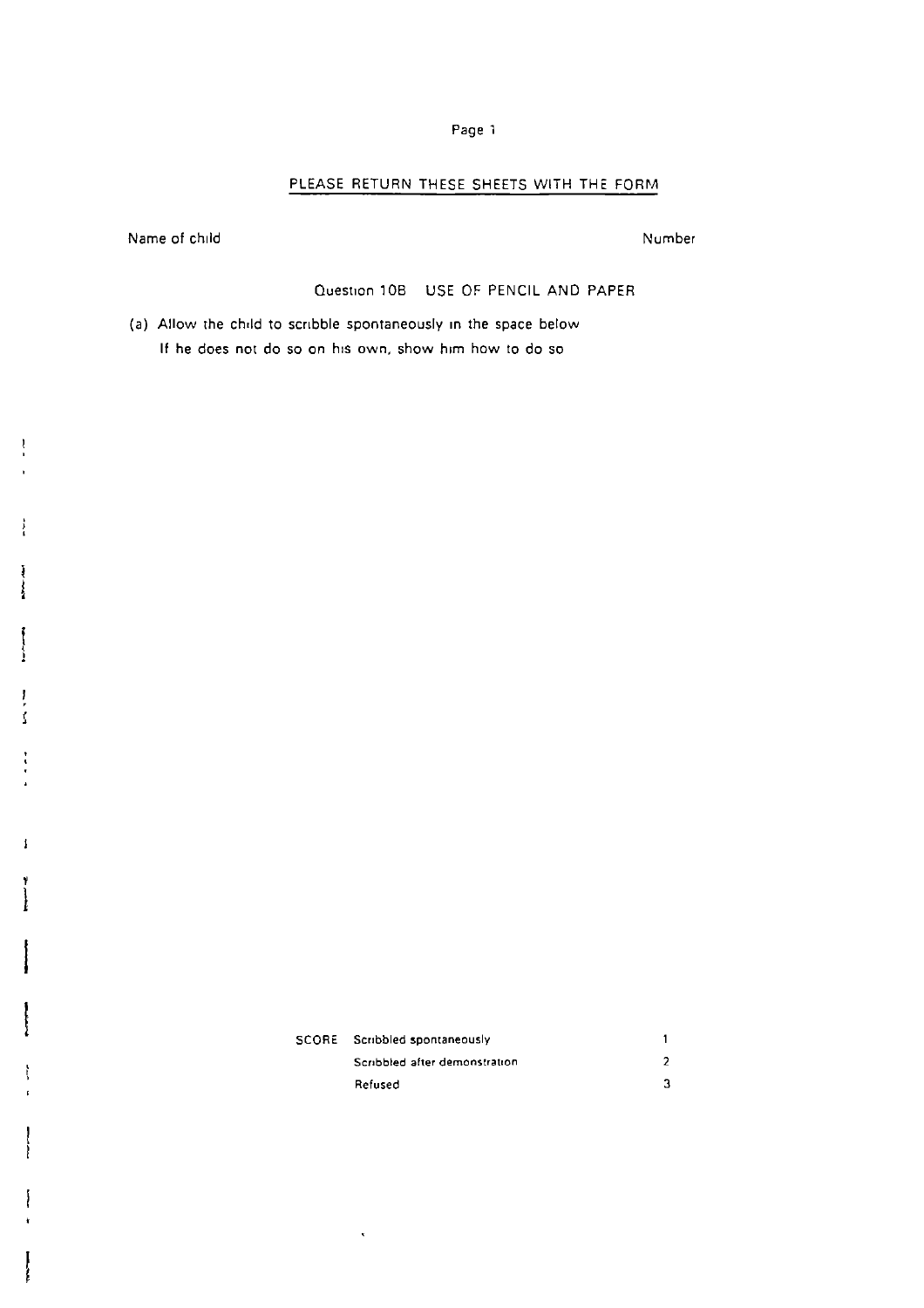Name of child **Number** Number

**I**

ŧ

 $\parallel$ 

**I**

(b) Show the child how to draw with a circular motion. Ask him to do the same If he does not copy you repeat once again

| PLEASE LABEL YOUR DRAWING AND THE CHILD'S ATTEMPTS |
|----------------------------------------------------|
|----------------------------------------------------|

| SCORE – Drew using a circular motion |  |
|--------------------------------------|--|
| Scribbled only                       |  |
| Refused                              |  |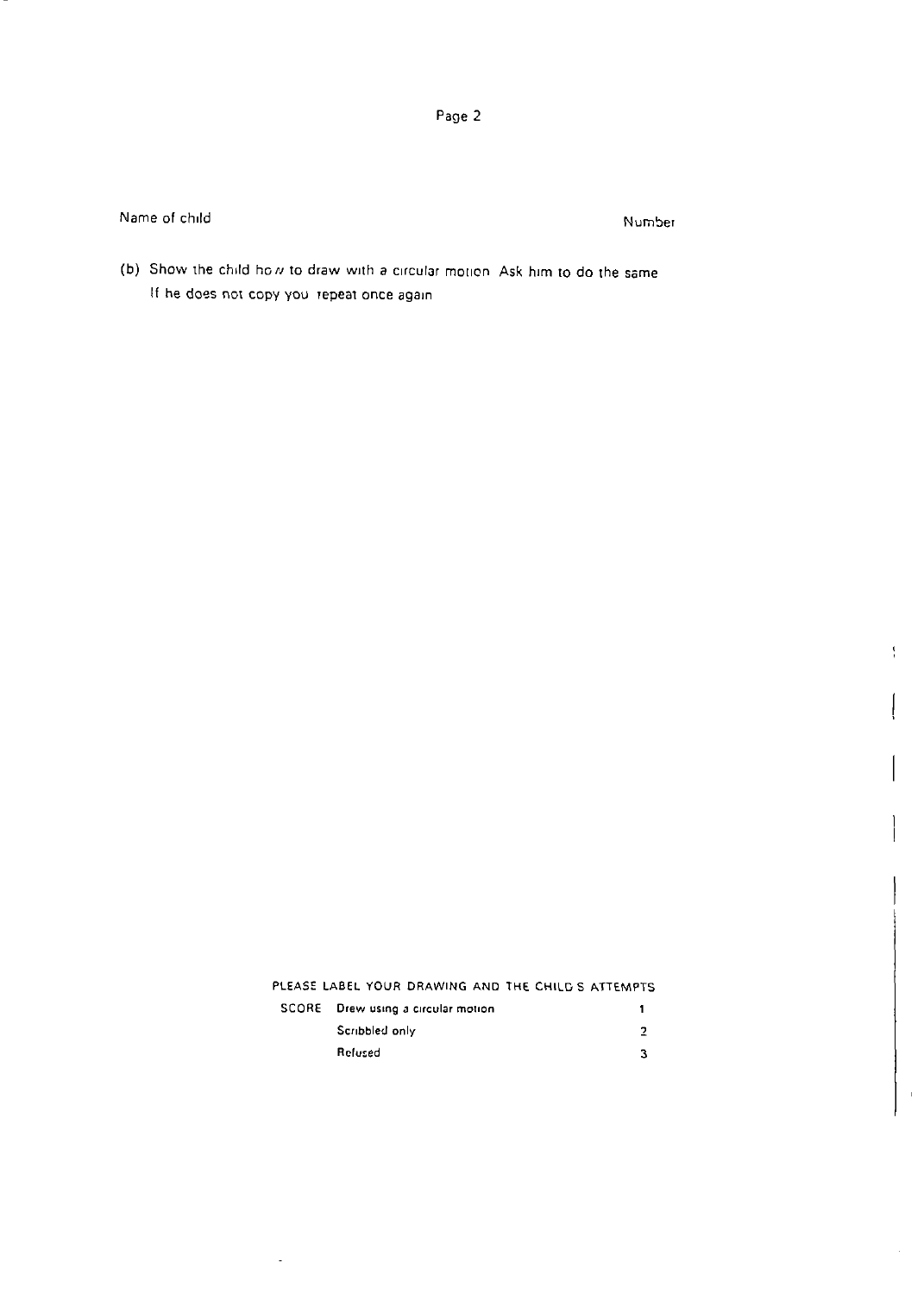Page 3

Name of child

Number

(c) Show the child how to make a vertical line. Move the pencil towards the child emphasising the direction with a whole arm movement.

If the child does not copy repeat once again

## PLEASE LABEL YOUR LINES AND THE CHILD S ATTEMPTS

| <b>SCORE</b> | Made a definite stroke - at first attempt |                   |   |
|--------------|-------------------------------------------|-------------------|---|
|              |                                           | at second attempt |   |
|              | Scribbled vertically at first attempt     |                   |   |
|              |                                           | at second attempt | 4 |
|              | Scribbled only                            |                   | 5 |
|              | Relused                                   |                   | 6 |